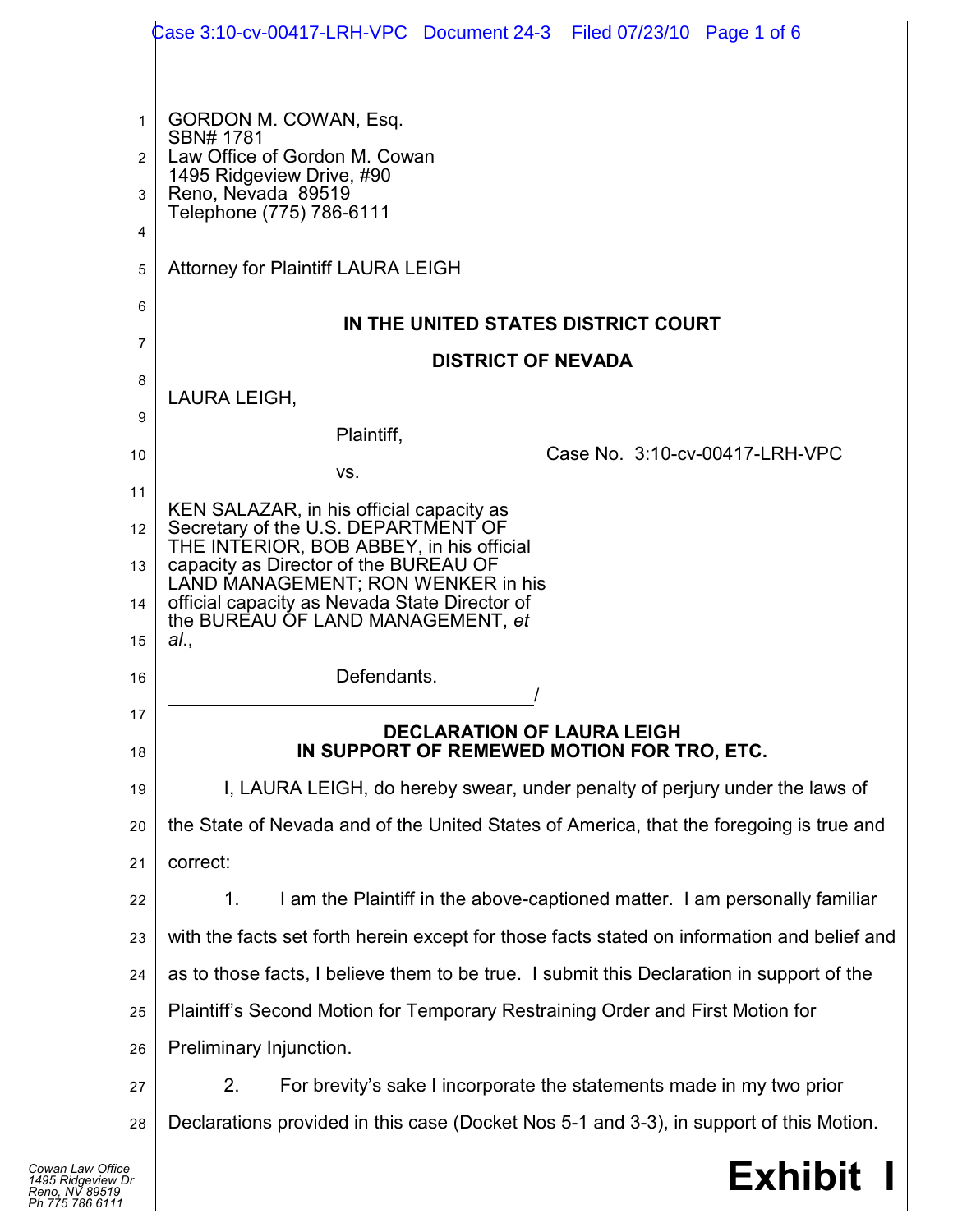1 2 3 4 5 3. Based on an official BLM news release (No. 2010-030, dated July 21, 2010), I am informed and believe the BLM's self-declared emergency gather at Owyhee Herd Management Area ("Owyhee HMA") is "concluded" and there is no need for an "emergency gather" at this point in any of the three herd management areas (i.e Owyhee, Rock Creek or Little Humboldt).

6 7 8 4. I am informed and believe the BLM and its contractor are resuming gather operations in the Rock Creek HMA today, again based on information obtained from the BLM's official website.

9 10 11 5. I am informed and believe the BLM has once again, like in Owyhee, chosen to set their horse traps on private lands rather than on public lands. A map showing the location of the chosen trap site is attached to this Motion.

12 13 14 15 16 17 18 6. Based on what transpired with my interactions at Owyhee and the BLM and the several threats of arrest, it is my impression the true purpose in setting traps on private lands rather than the vast public lands they have available to them in the same vicinity, is to keep the public, the press, journalists and those like me from viewing and observing the final gather area and to preclude such members of the public including myself, from viewing the actual, physical condition of the horses they trapped, shortly following their gather operation.

19 20 21 22 23 24 25 7. Understanding the need to keep the public safe, it is my impression and based on my experience in viewing prior wild horse gathers conducted by the BLM, that there is no reasonable excuse for not letting the public observe or view the catch pens shortly after the traps have been closed following a gather. Once the horses are corralled and settled, any threat to the safety of those of the public nearby is minimized; that there is no history of my interference with these BLM gathers during my presence at them previously.

26 27 28 8. I am familiar with the practices of the BLM in setting public viewing days. It is my impression the public viewing days the BLM scheduled for all three gathers (i.e. the Owyhee, Rock Creek and Little Humboldt) would likely amount to about four hours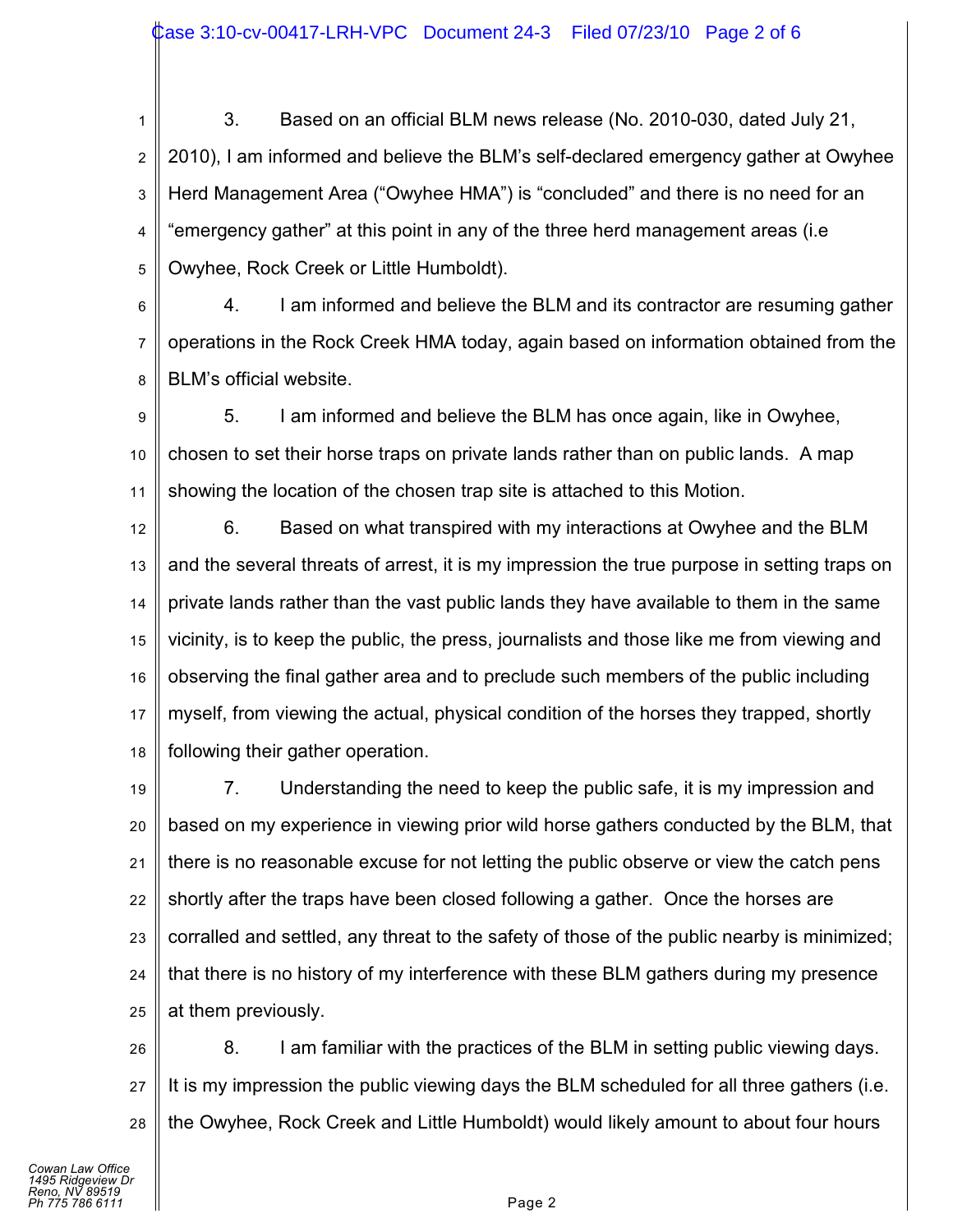## Case 3:10-cv-00417-LRH-VPC Document 24-3 Filed 07/23/10 Page 3 of 6

1 2 3 4 of actual viewing over a two day period, to occur on a weekend; that the same is clearly unreasonable, limiting and sanitized compared with the numerous hours the BLM spent over the course of many days in conducting the Owyhee gather, today's gather in Rock Creek and in the following days in Rock Creek and Little Humboldt HMAs.

5 6 7 8 9 10 9. I am informed and believe, as an experienced journalist, that this artificial closure or limiting of viewing of the continued gathers, based on the choice by the BLM to place these trap areas on public lands, is unreasonable and continues to be a prior restraint on my personal freedom of speech and right as a journalist to report my observations of government in action on a matter that is of significant public interest, in accordance with the First Amendment to the U.S. Constitution.

11 12 13 10. I am informed and believe the manner in which the BLM has conducted its gather has left many questions unanswered where they were able to conduct the Owyhee HMA gather completely away from the scrutiny of the public's eye.

14 15 16 17 18 11. On July 19<sup>th</sup> I personally flew over the Rock Creek and Little Humbolt and also the Owyhee Herd Management Areas. I am informed and believe those locations where we flew were *not* closed to air space according to our pilot who had checked beforehand to file his flight plan with FAA officials. The following are my observations of those areas from this flight:

19 20 21 a. The flyover began from the El Aero pad in Elko Nevada. Pre flight included an approximate 20 minute review of the intended flight path with the pilot.

22 23 24 b. During the flyover the range was found in a condition as would be expected considering the season. Creek beds and catchments that would normally be dry this time of year, were viewed.

c. No significant water source damage that could be attributed to horses was viewed from the air.

d. Forage was available on this range in areas where it was expected and in abundance to support the population witness in the respective areas.

25

26

27

28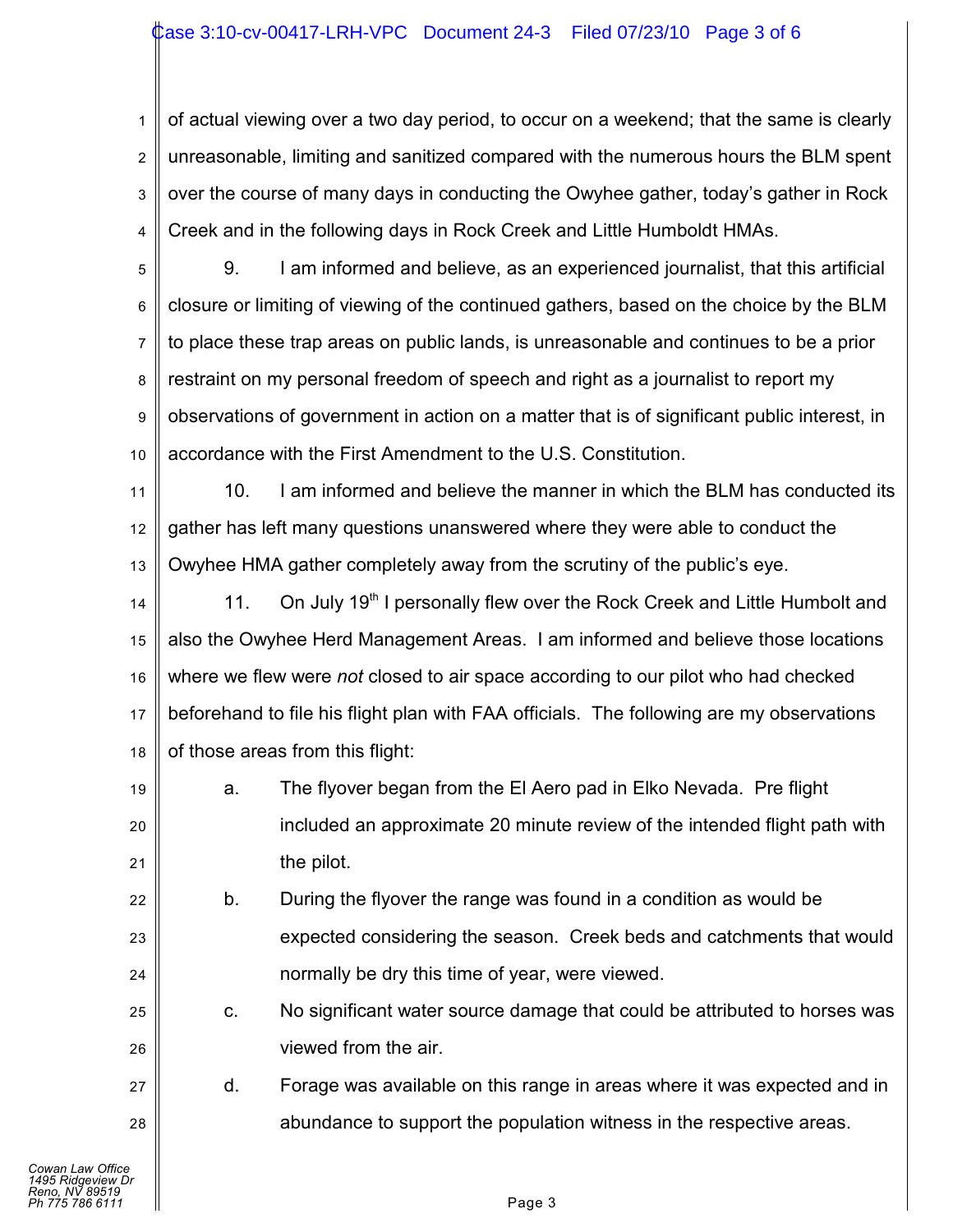| 1              | е.   | Most water sources I personally witnessed had cattle present. Cattle                  |
|----------------|------|---------------------------------------------------------------------------------------|
| $\overline{2}$ |      | appeared healthy. Cattle appeared in more abundant numbers than                       |
| 3              |      | horses.                                                                               |
| 4              | f.   | Horses appeared to be concentrated in only one area viewed from the air.              |
| 5              |      | My impression is their current location raises questions as to historical             |
| 6              |      | sightings, leaving me with the impression that more research is needed.               |
| $\overline{7}$ |      | This discovery and observation may also be resultant of the BLM having                |
| 8              |      | moved horses earlier than published, to somehow facilitate their gather.              |
| 9              | g.   | I personally observed many young foals in these areas.                                |
| 10             | h.   | I personally observed mares that appeared to be pregnant.                             |
| 11             | i.   | The horses I viewed appeared healthy and vigorous.                                    |
| 12             | j.   | I personally observed stock trailers at a location that raises questions as           |
| 13             |      | to the proximity to the expressed trap site of the previous day. These                |
| 14             |      | stock trailers were viewed on the move by myself two days prior                       |
| 15             |      | transporting horses through a different route from the same expressed                 |
| 16             |      | trap site. I am informed and believe these are the same or similar type               |
| 17             |      | truck and stock trailer configurations as was seen two days previous and I            |
| 18             |      | recognize them having the same configuration and markings as those                    |
| 19             |      | used by the BLM's chosen gather contractor.                                           |
| 20             | 12.  | Attached to this Motion are six photographs taken by me during this flight.           |
| 21             |      | All photos, with the exception of the truck and trailer, were taken of the Rock Creek |
| 22             | HMA. |                                                                                       |
| 23             | 13.  | Based on this flight I was able to clearly see, in the Rock Creek and Little          |
| 24             |      | Humboldt areas, water, cows and horses. The horses I saw included numerous babies     |
| 25             |      | who appeared in age to be less than three months in age. I also observed a number of  |
| 26             |      | mares who had young foals at their sides. I also observed some mares who appeared     |
| 27             |      | to be significantly pregnant.                                                         |

28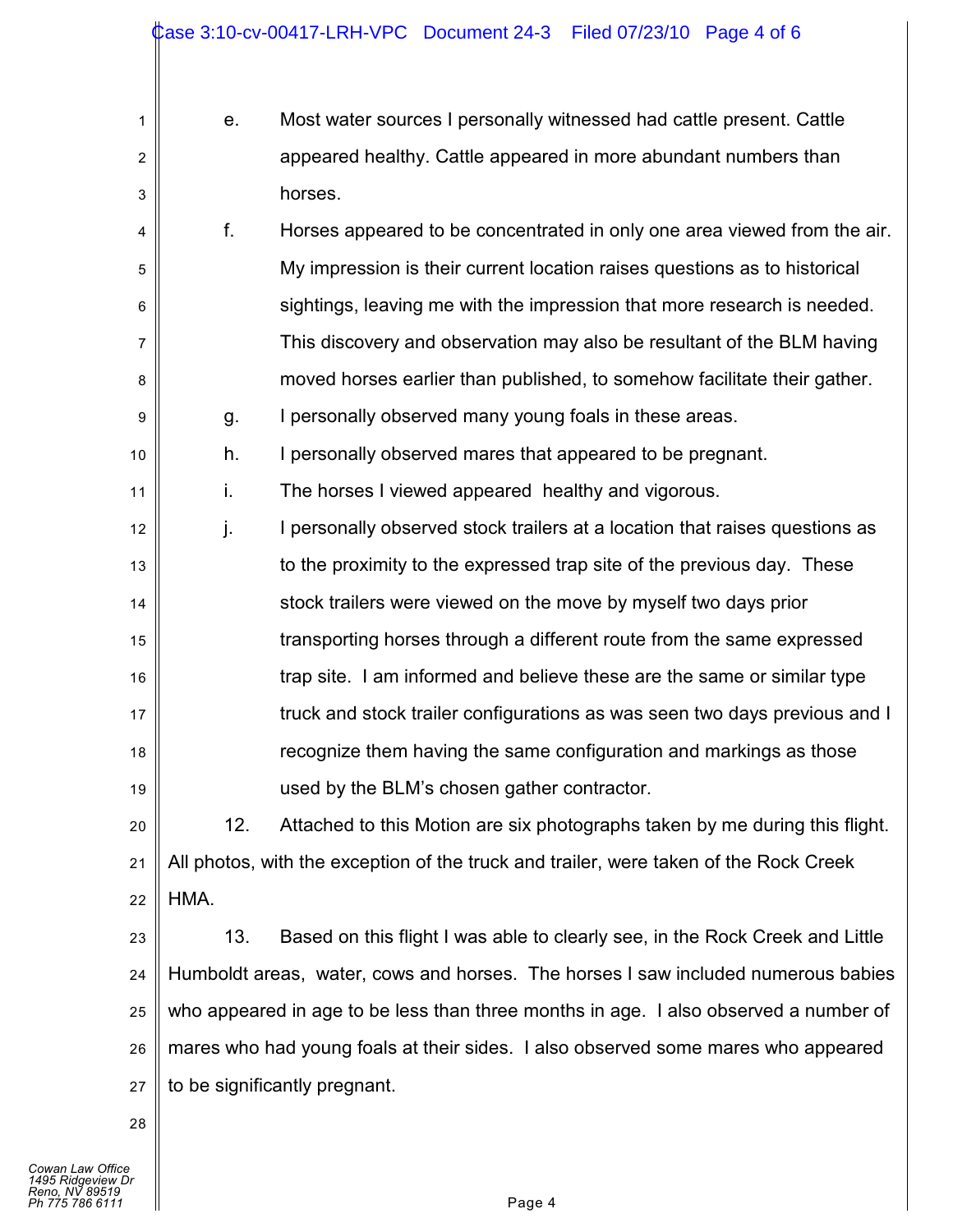| 1                | 14. | The forage and water areas I saw did not appear to be any different from             |
|------------------|-----|--------------------------------------------------------------------------------------|
| $\boldsymbol{2}$ |     | what would typically be expected this time of year; that they appeared normal with   |
| 3                |     | expected seasonal changes.                                                           |
| 4                | 15. | Regarding the Rock Creek HMA: I am informed and believe the following:               |
| 5                | a.  | The BLM map attached to this motion is a true and correct copy obtained              |
| 6                |     | from the BLM website;                                                                |
| $\overline{7}$   | b.  | The areas depicted on the BLM map containing drawn-in sections inside                |
| 8                |     | of which are several diagonally drawn lines, are, I am informed and                  |
| 9                |     | believe, representative of closed areas which includes both public and               |
| 10               |     | private lands;                                                                       |
| 11               | C.  | That the BLM map depicts public lands in a yellowish tint, private lands in          |
| 12               |     | white and closed lands (whether public or private) in those areas where              |
| 13               |     | there are several diagonally drawn lines depicted;                                   |
| 14               | d.  | The southernmost indicated closed land (private and public) on this map              |
| 15               |     | (i.e. the section with diagonally drawn lines) has within the border, a red          |
| 16               |     | dot. I am informed and believe the red dot denotes the intended BLM trap             |
| 17               |     | site for the Rock Creek HMA gather. The area to the immediate north of               |
| 18               |     | this southernmost closed area appears to be public lands although it is              |
| 19               |     | located outside the Rock Creek HMA. The lands contained withing the                  |
| 20               |     | faded red border to the north of where the intended BLM trap site is                 |
| 21               |     | intended, indicates the boundaries of the Rock Creek HMA.                            |
| 22               | е.  | Based on this map and the indicated wild horse trap, I am informed and               |
| 23               |     | believe the BLM intentionally placed its trap once again on private land as          |
| 24               |     | it did in Owyhee; and that this trap is not even located either within or            |
| 25               |     | contiguous to the Rock Creek HMA.                                                    |
| 26               | 16. | I am advised by BLM that the only date the BLM would allow me out to                 |
| 27               |     | view any gathers in the entire Tuscarora area (i.e. all three HMAs) is for two hours |
| 28               |     | tomorrow. I am accordingly, headed to Elko this evening, to attend same.             |